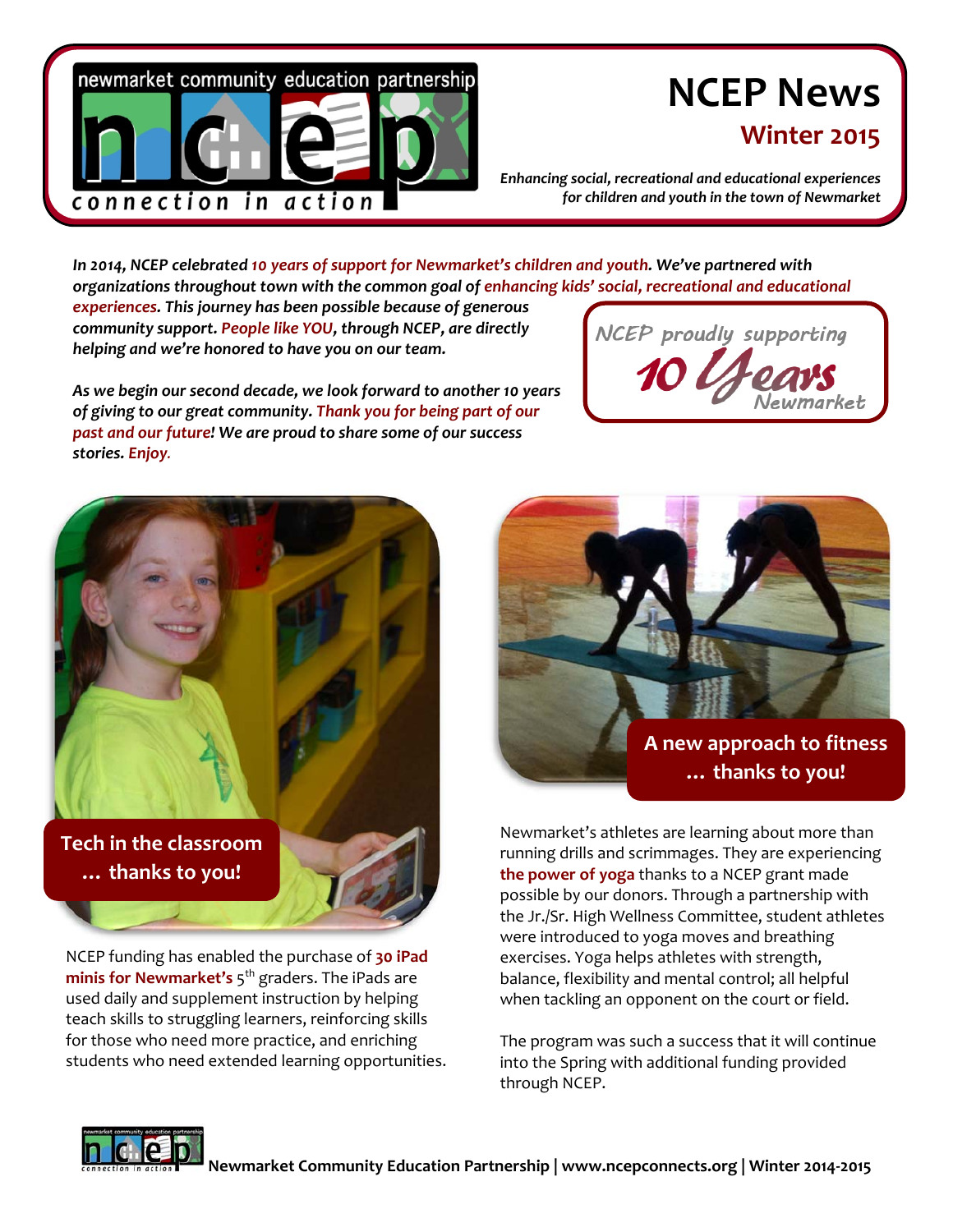**A happy camper … thanks to you!**



**A new experience … thanks to you!**

For 10 years, NCEP has recognized the importance of the **summer camp experience** for underprivileged youth. Through donor funding and a special partnership with the LOVE Foundation, we have made camp scholarships a priority. Recently, we received the following unsolicited message from the Newmarket Recreation Department's Assistant Director, Aimee Gigandet:

*Allow me to elaborate on one particular nine‐year‐old child who was awarded a full scholarship from NCEP. By the way, I think she knew she was a scholarship child but never said anything. For this girl NOT to be in this camp because of financial issues would have very much been an injustice. She was by far the most appreciative and giving child at camp. A day didn't go by where she did not hug her counselor or, me for that matter, thanking us for making this the best summer ever for her – this even happened as she watched all her friends leave for a field trip that her family was unable to afford to send her on. She never complained and always had something nice to say. She loved each and every moment.* 

Donations from people like you will help ensure campers have the *best summer ever* for years to come.

Thanks to NCEP and you, the New England School of Archery came to town. This first‐ever program was extremely popular and introduced students in grades 6‐12 to **the sport of archery**. Archery is often perceived as a stationary sport, but it requires a significant amount of strength, endurance and focus, all good traits for our students to sharpen.



Aikido was a popular mini‐workshop at **wellness day** supported by NCEP and you. All staff and students in grades 6‐12 attended workshops on wellness‐ related topics made possible by 34 presenters. NCEP funding helped facilitate this enriching and beneficial event.

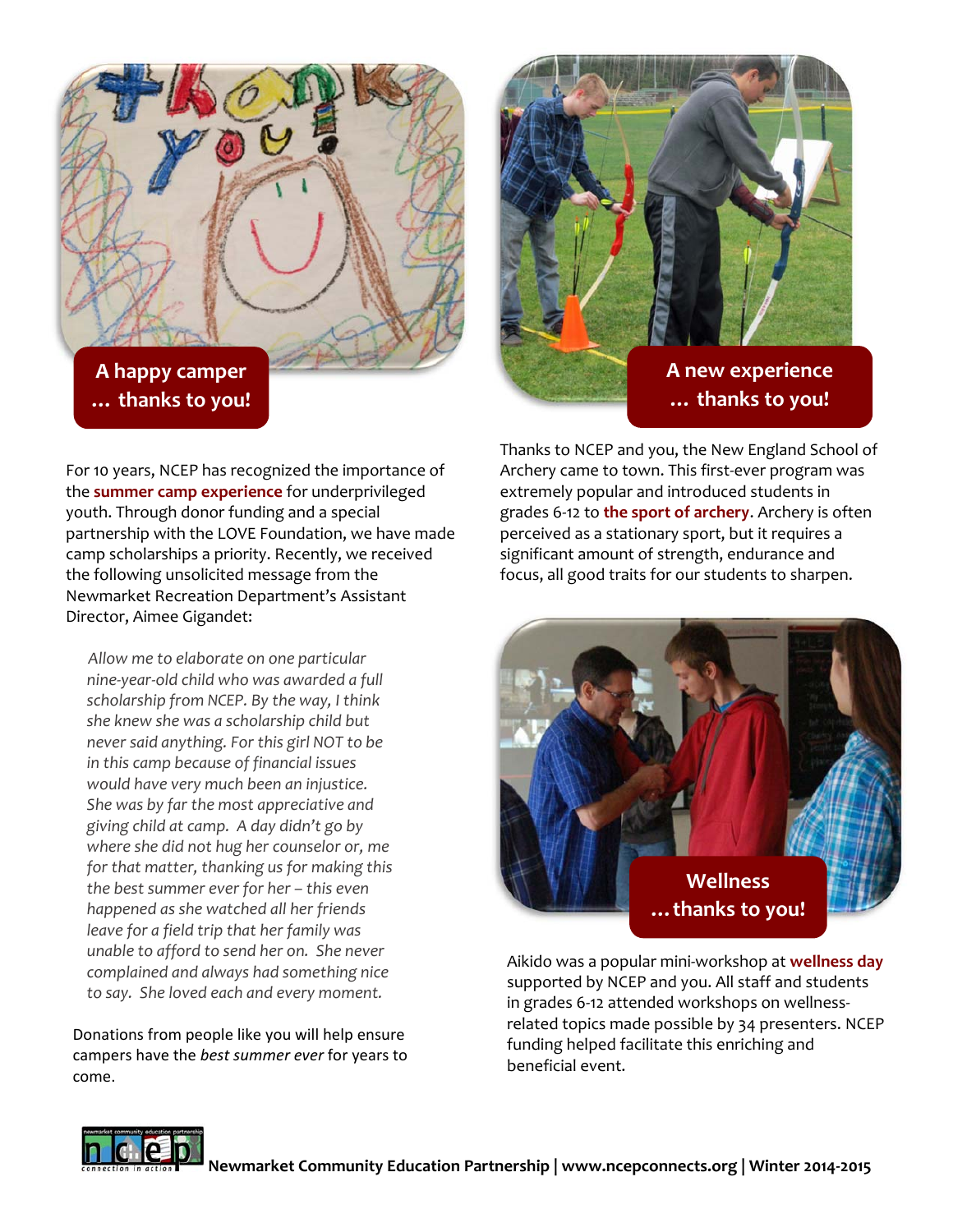NCEP's funding was instrumental in the founding of the elementary school's **cross‐ country program**. With a goal of encouraging kids to be "life long movers," the program has been extremely successful with hundreds of participants through the years, and it's still "running" strong



after seven years. Your support is helping to keep our kids healthy.

NCEP proudly\_partnering with people like YOU!

NCEP received **a generous donation of \$4,000** from the Weinstein family, to be directed to Newmarket Elementary school fifth‐graders. Toni Weinstein, who is on NCEP's board, and her husband Josh feel strongly about supporting technology in our schools given the important role it plays in education today. They were pleased to find a way to support the Newmarket community directly.

The Weinsteins encourage others who are looking for ways to focus support on Newmarket's children and youth, to donate to NCEP, and to also consider partnering with NCEP on a bigger gift.

To help parents and kids increase awareness of what they're sharing online, NCEP partnered with the Wellness Committee and the Newmarket Police Department to some guidance. From Plymouth



sponsor a expert for **Kids and parents are cyber smart … thanks to you!**

State University, Investigator Jennifer Frank held two sessions at the Jr./Sr. High School to educate students and parents about **cyber safety and cyber bullying**. The sessions were well attended and eye‐opening and made possible by you!



successful assistance program at the Jr./Sr. High School. The organization

provides food and supplies to students who otherwise go without these necessities. For the past six years, NCEP has continued to provide funding to help keep shelves stocked, and most important, to give students in need a discreet way to obtain aid.

NCEP and you helped bring the **First Tee Program** to town. Kids learn golf and, more important, the skills required to prepare them for success in high school, college and life.

### **Learning more than golf … thanks to you!**